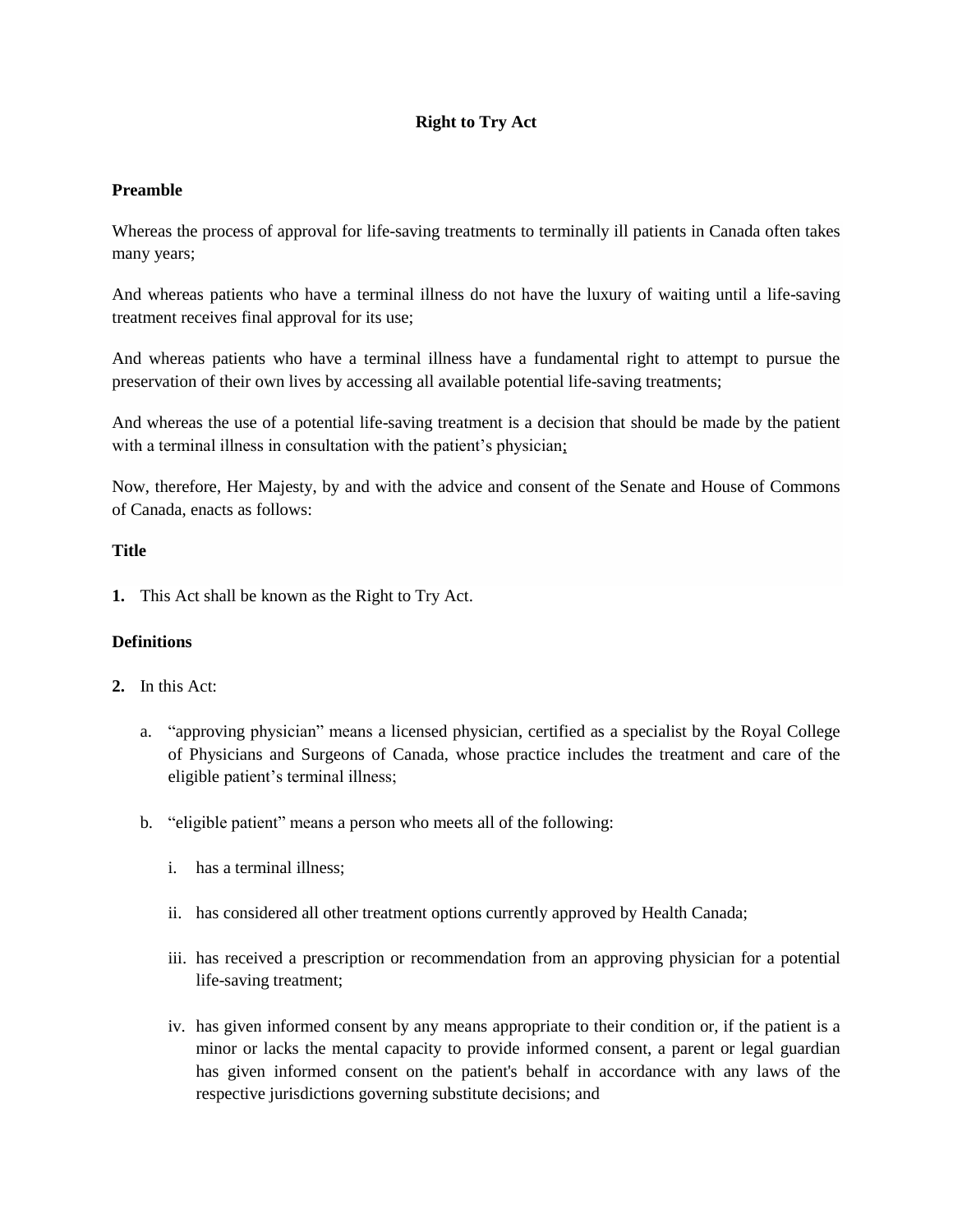- v. has documentation from a physician that the person has met the requirements of this subsection;
- c. "informed consent" is given when an eligible patient confirms their understanding of all of the following:
	- i. a general explanation of the currently approved products and treatments, if any, for the terminal illness from which the eligible patient suffers;
	- ii. a description of the specific proposed potential life-saving treatment that the eligible patient is seeking to use;
	- iii. a general description of the best and worst potential outcomes of using the potential lifesaving treatment and any known risks and side-effects associated with such treatment. If applicable, the description shall include the possibility that new, unanticipated, different, or worse symptoms may result and that death could be hastened by the administration of the proposed potential life-saving treatment;
	- iv. any costs for which the eligible patient may be responsible.
- d. "person" includes a corporation;
- e. "potential life-saving treatment" means a drug, biological product, device or process, or any combination of the foregoing, which, in the reasonable professional opinion of an approving physician in their absolute discretion, has the potential or possibility, whether or not remote, to:
	- i. treat or cure an eligible patient's terminal illness or assist in the alleviation of the symptoms associated with the terminal illness;
	- ii. extend or prolong an eligible patient's life;
	- iii. stop, delay or reverse the progression of the terminal illness and its symptoms;
	- iv. improve an eligible patient's quality of life; or
	- v. advance the research in the treatment of, or the alleviation of the symptoms associated with, the terminal illness;
- f. "provider of a potential life-saving treatment" means:
	- i. a research facility, hospital or other medical institution engaged in investigating a treatment or cure of a terminal illness;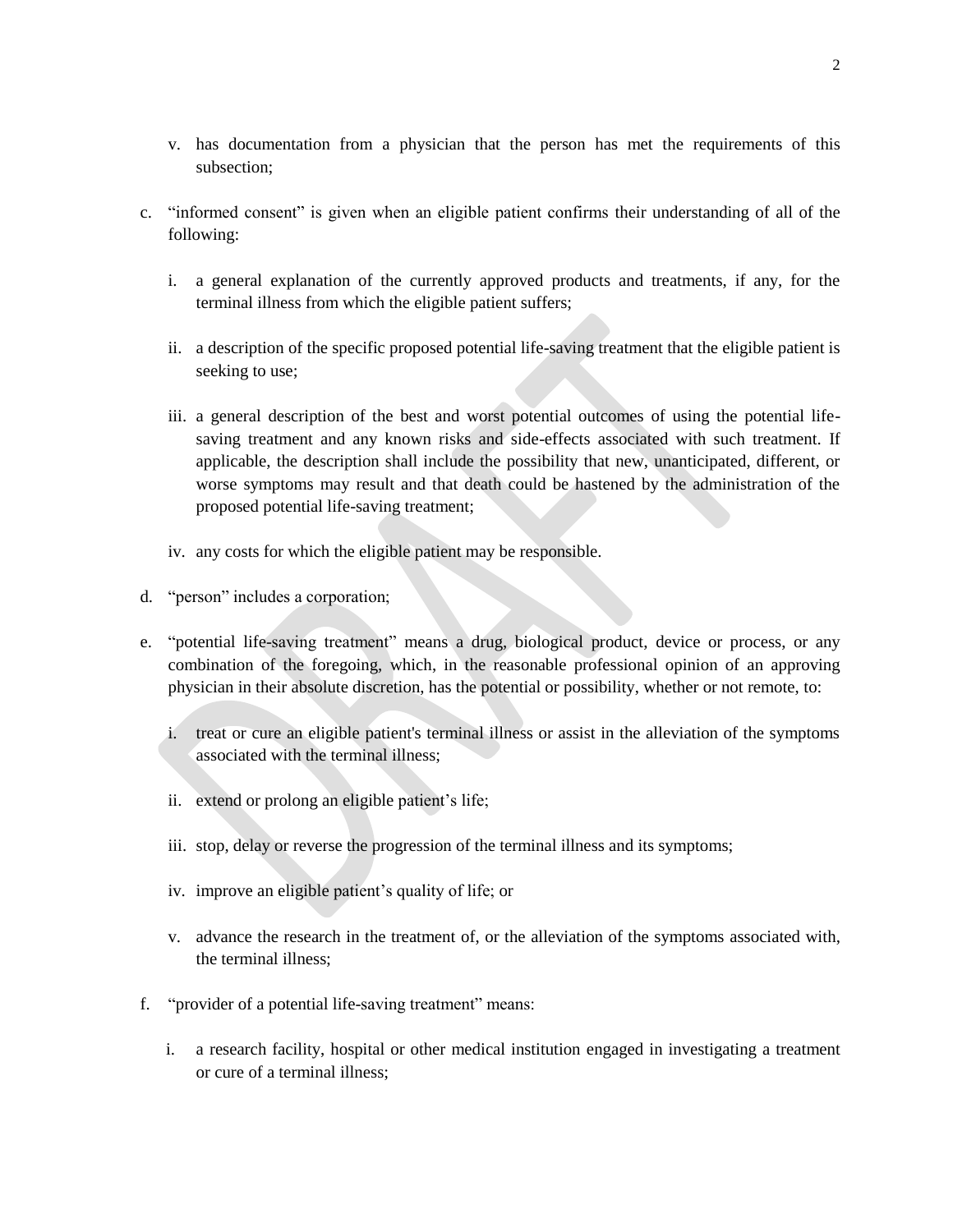- ii. a person who manufactures, imports or distributes a drug, biological product, or device which could be used in the treatment of a terminal illness; or
- iii. any;
	- A. physician, nurse, pharmacist or other regulated health provider; or
	- B. other person as prescribed by the regulations

who is involved, either directly or indirectly, in the administration, dispensing, prescribing or delivery of the potential life-saving treatment; and

g. "terminal illness" means an irremediable and incurable disease for which there is no life-saving treatment. For greater certainty, the natural death of a patient suffering from a terminal illness must be reasonably foreseeable.

### **Provision of Potential Life-Saving Treatment**

- **3.** A provider of a potential life-saving treatment may make available or administer a potential lifesaving treatment to eligible patients under this Act. This Act does not require that a provider of a potential life-saving treatment make available its potential life-saving treatment to an eligible patient.
- **4.** A provider of a potential life-saving treatment shall have the discretion to devise the conditions, processes and parameters of the administration and delivery of the potential life-saving treatment to an eligible patient. Such conditions, processes and parameters shall include, but not be limited to, the determination of the proper dosing and method of delivery of the potential life-saving treatment, the performance of any necessary tests or examinations and the proper monitoring of the eligible patient's health. A provider of a potential life-saving treatment may administer and deliver a potential lifesaving treatment to one or more eligible patients, in accordance with this Act, in the form of an experimental trial to evaluate the safety, tolerability, efficacy and therapeutic benefit of a potential life-saving treatment.
- **5.** A provider of a potential life-saving treatment may:
	- a. provide a potential life-saving treatment to an eligible patient without receiving compensation; or
	- b. require an eligible patient to pay the costs of or associated with the manufacture, administration or delivery of the potential life-saving treatment.

This section does not require a health care insurer to provide coverage for the cost of any potential life-saving treatment. A health care insurer may provide coverage for a potential life-saving treatment.

#### **No Liability**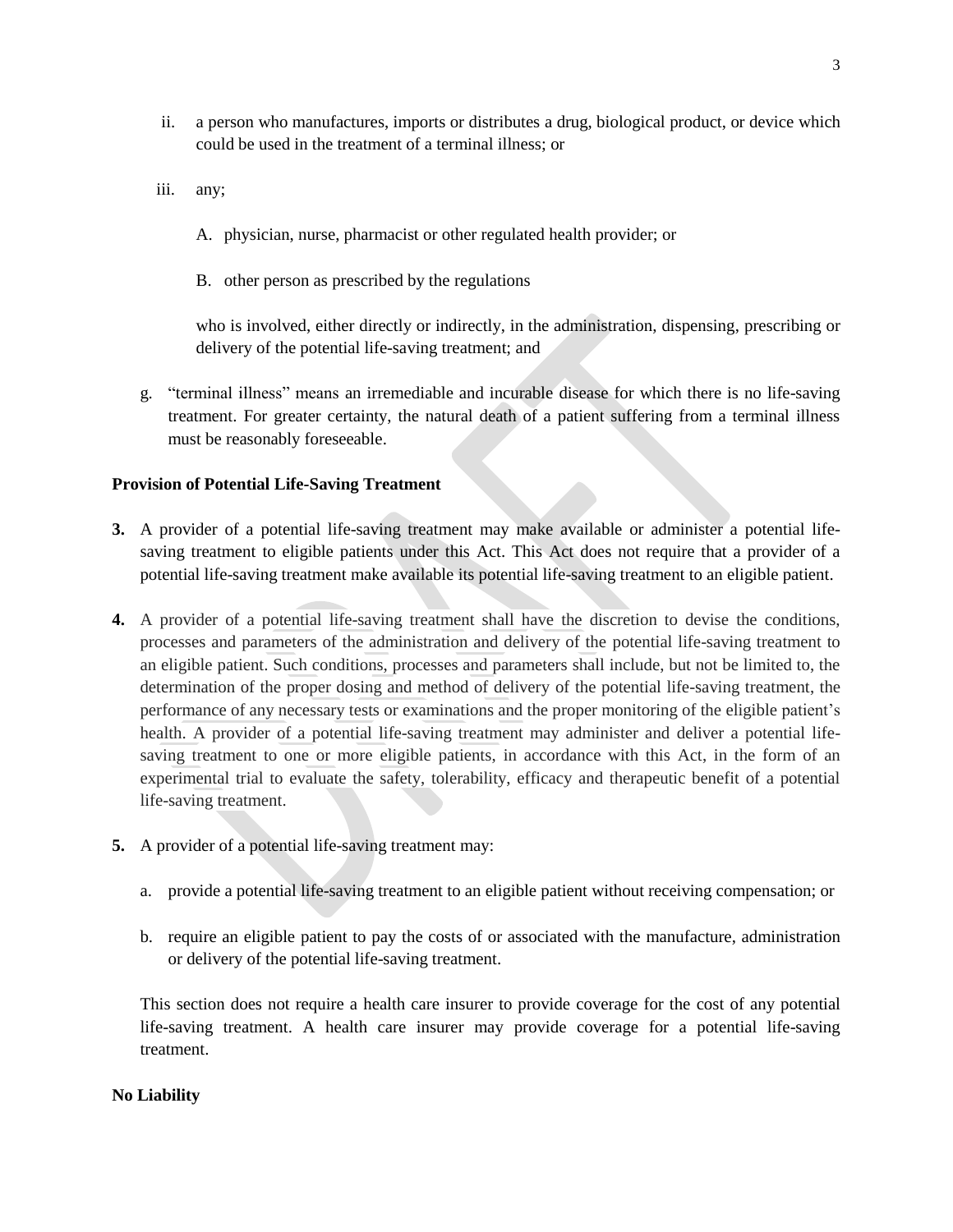*[ntd - provinces may have to amend legislation regulating the practice of medicine to ensure that professional licences won't be revoked when acting in accordance with this Law]*

- **6.** Except in the case of gross negligence or willful misconduct, any provider of a potential-life saving treatment to an eligible patient with a terminal illness in accordance with this Act shall not be:
	- a. liable in any civil action; or
	- b. held criminally responsible pursuant to any law or regulation

for any loss, damage, injury or death arising out of, relating to, or resulting from advice given or recommendations made to an eligible patient, the design, development, clinical testing and investigation, manufacturing, labeling, distribution, sale, purchase, donation, dispensing, prescription, administration or use of the potential life-saving treatment or for the safety or effectiveness thereof.

*[ntd - provinces may have to amend legislation regulating the practice of medicine to address exemption from malpractice claims and provincial offences when acting in accordance with this Law]*

#### **Filing of Information**

**7.** A provider of a potential life-saving treatment must, in accordance with the regulations, provide the information described in section 4 respecting the administration, delivery and use of a potential lifesaving treatment, together with such other information required by those regulations, to the recipient designated in those regulations.

#### **Approval for General Use**

**8.** A potential life-saving treatment of a terminal illness may be approved for general use in Canada, subject to and in accordance with any conditions prescribed by the regulations.

#### **Conflict**

**9.** In the event of a conflict between this Act and any other law enacted by the Parliament of Canada, including, but not limited to, the Food and Drug Act, R.S. c. F-27, the Canada Health Act, 1984 c. 6 and the Criminal Code, R.S. C-34, the provisions of this Act shall prevail.

#### **Regulations**

**10.** The Minister of Health must make regulations:

a. prescribing additional persons as providers of potential life-saving treatment for the purposes of subparagraph  $2(d)(iii)(B)$  and the conditions under which they may provide treatment; and